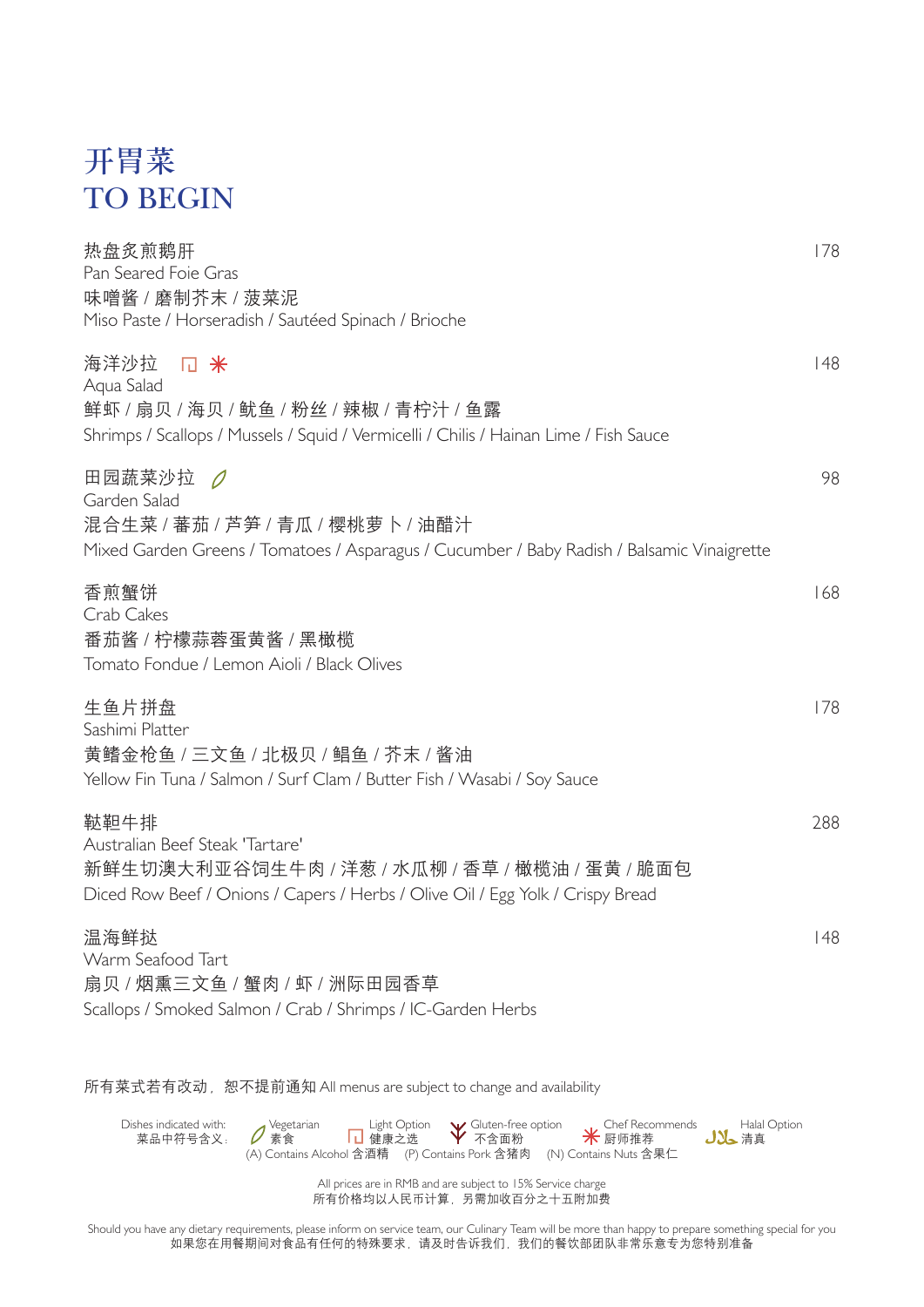# 汤 LIQUIDS

| 冬阴功汤 米                                                        | 88 |
|---------------------------------------------------------------|----|
| Tom Yam Goong                                                 |    |
| 享有名气的大虾酸辣汤 / 蘑菇 / 香茅 / 香菜 / 南姜                                |    |
| Prawns Broth / Mushrooms / Lemon Grass / Coriander / Galangal |    |
| 海南鲜鱼汤 口<br>98                                                 |    |
| Hainan Seafood Bisque                                         |    |
| 海鲈鱼 / 鲷鱼 / 蒜蓉面包 / 藏红花番茄蛋黄酱                                    |    |
| Sea Bass / Snapper / Garlic Bread / Rouille                   |    |
| 芦笋奶油汤<br>78                                                   |    |
| Asparagus Veloute                                             |    |
| 牛肝菌 / 洲际田园香草 / 番茄元素                                           |    |
| Porcini Mushrooms / Ic-Garden Herbs / Tomato Essence          |    |
| 牛肉清汤(A) $\check{\mathsf{Y}}$<br>98                            |    |
| Beef Consommé (A)                                             |    |
| 平菇 / 香煎带子 / 波特酒                                               |    |
| Oyster Mushrooms / Pan Fried Scallops / Port Wine             |    |

所有菜式若有改动, 恕不提前通知 All menus are subject to change and availability



All prices are in RMB and are subject to 15% Service charge 所有价格均以人民币计算,另需加收百分之十五附加费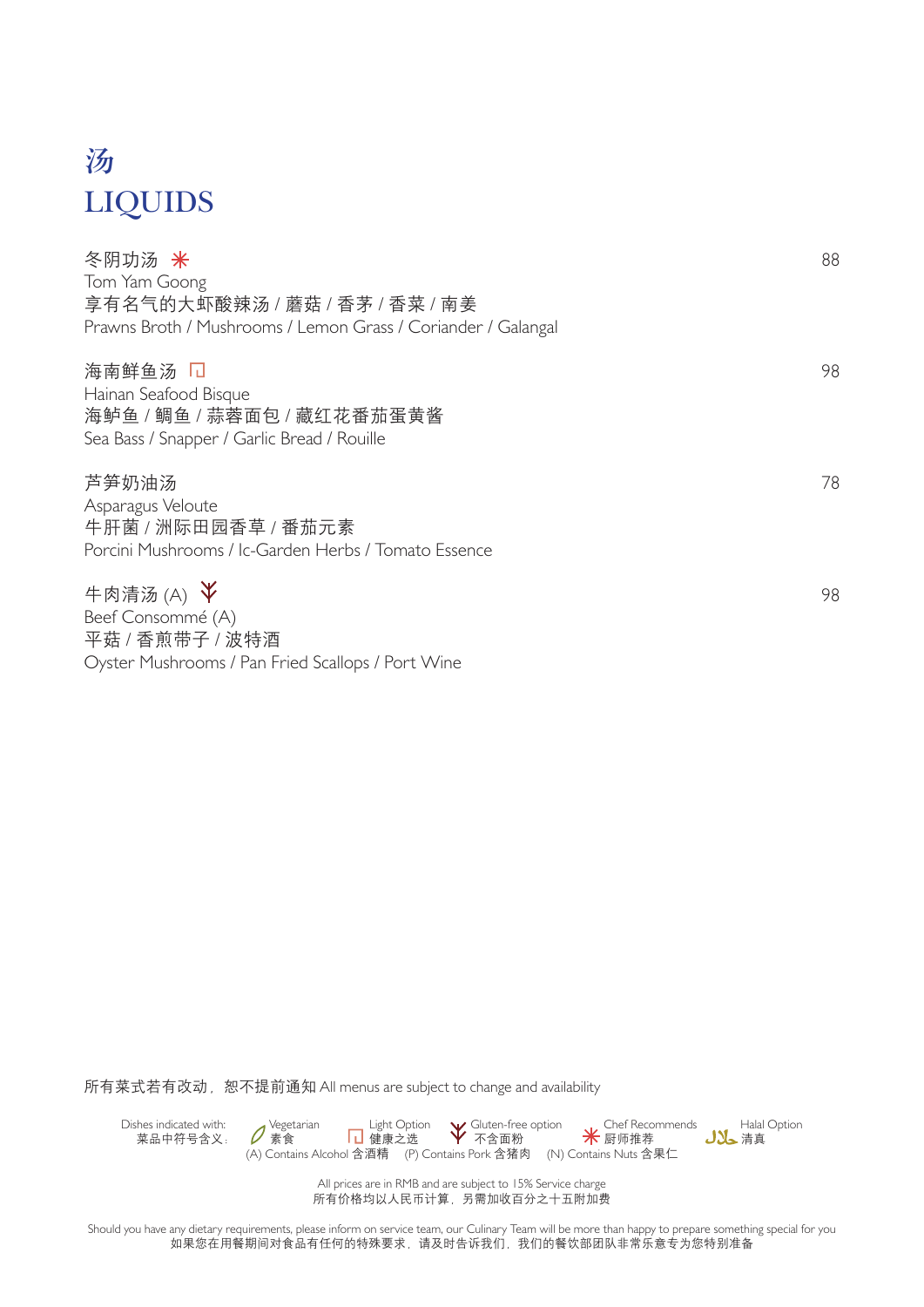# 其它美味 MORE DISCOVERY

Wild Rocked Pesto

| 意大利菠菜面 0                                                                   | 138 |
|----------------------------------------------------------------------------|-----|
| Pappardelle                                                                |     |
| 自制菠菜宽面 / 烤芦笋 / 蔬菜 / 嫩白煮蛋                                                   |     |
| Home Made Pappardelle / Roasted Asparagus / Wild Rocket / Soft Poached Egg |     |
| 海螯虾宽面 口                                                                    | 188 |
| Scampi Fettucine                                                           |     |
| 蒜味 / 茼蒿 / 橄榄油                                                              |     |
| Garlic / Chinese Rocket Leaves / Olive Oil                                 |     |
| 意大利饺子                                                                      | 178 |
| Sea Urchin Ravioli                                                         |     |
| 野生芝麻菜紫苏酱                                                                   |     |

所有菜式若有改动, 恕不提前通知 All menus are subject to change and availability



All prices are in RMB and are subject to 15% Service charge 所有价格均以人民币计算,另需加收百分之十五附加费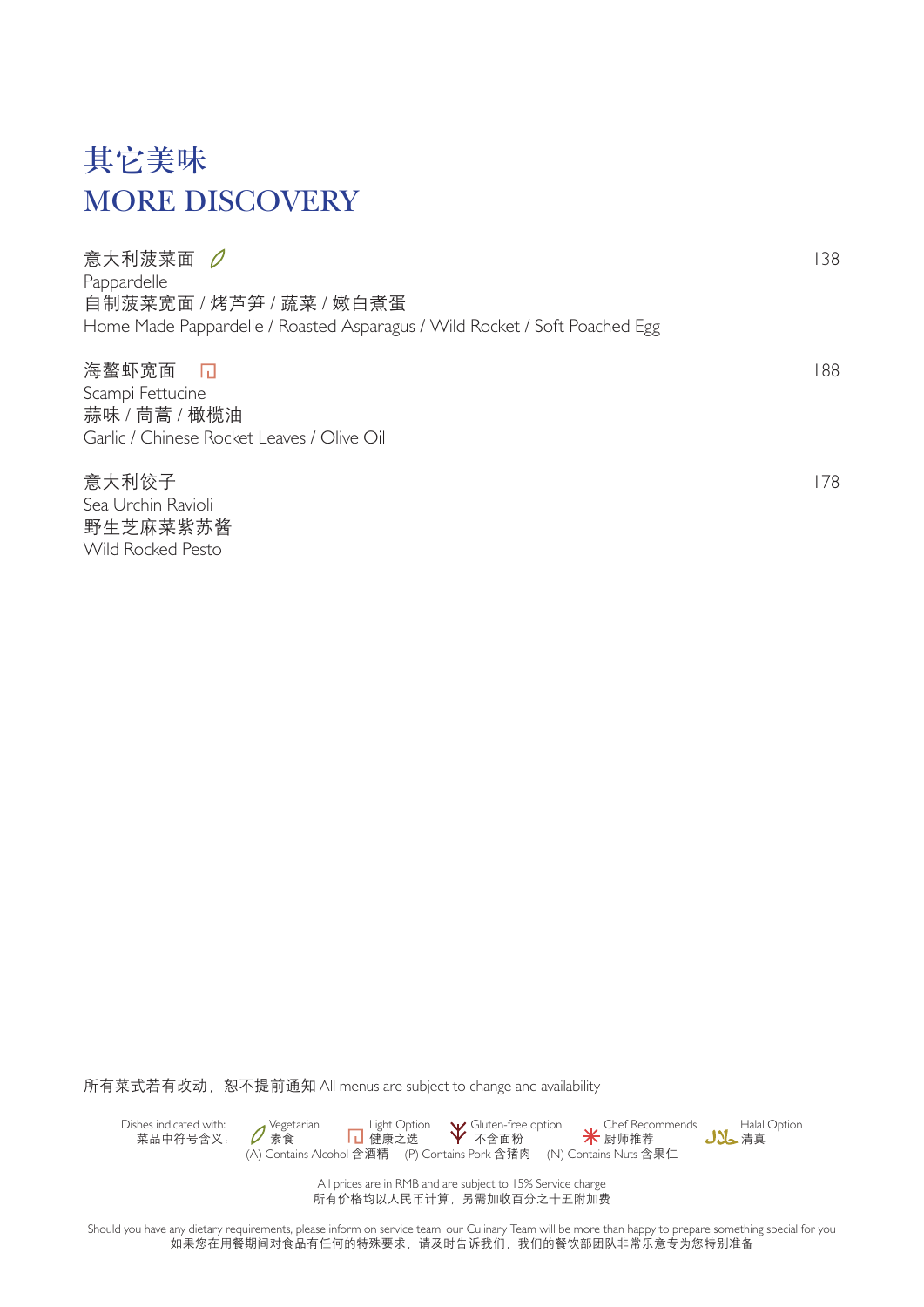### 从扒类开始 FROM THE GRILL

 $\mathcal{L}$ 

#### 海鲜 THE OCEAN

| 海南龙虾 米<br>Hainnan Lobster - 500g / 克      | 788 |
|-------------------------------------------|-----|
| 小龙虾<br>Baby Lobster - 350g / 克            | 588 |
| 香茅大虎虾<br>Lemongrass King Prawn - 350g / 克 | 448 |
| 海鲜串 米<br>Seafood Skewer - 6pcs / 串        | 298 |
| 三文鱼<br>Scottish Salmon - 250g / 克         | 218 |
| 烤鲜鱿<br>Squid - 250g / 克                   | 208 |
| 鳕鱼<br>Atlantic Cod Fish - 200g / 克        | 208 |

所有海鲜类均含以下配菜并可选择指定的一样小菜及汁酱 All Aqua Grilled Fish & Seafood Dishes are served with the following Signature Garnish and one side dish and Sauce off your choice

焖茴香配油浸小番茄 Braised Fennel Tower with Cherry Tomatoes Confit

所有菜式若有改动, 恕不提前通知 All menus are subject to change and availability



All prices are in RMB and are subject to 15% Service charge 所有价格均以人民币计算,另需加收百分之十五附加费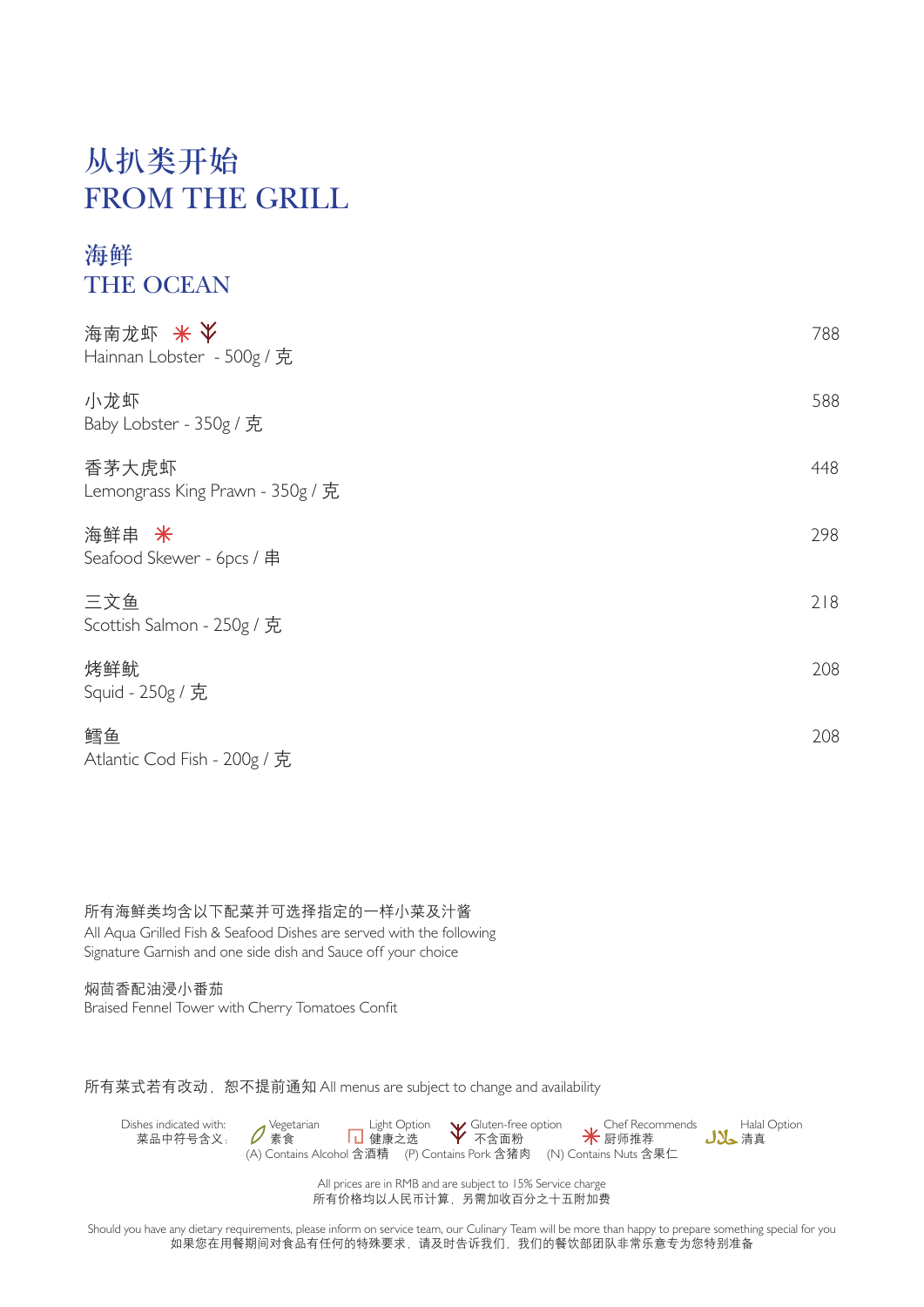### 扒类 THE LAND

| 澳大利亚和牛肉眼<br>Australian Wagyu Rib Eye - 350g / 克                          | 498  |
|--------------------------------------------------------------------------|------|
| 澳大利亚和牛里脊<br>Australian Wagyu Beef Tenderloin - 250g / 克                  | 568  |
| 澳大利亚和牛西冷<br>Australian Wagyu Beef Sirloin - 300g / 克                     | 478  |
| 澳大利亚烤牛排骨 米<br>Australian Beef Ribs (2 Person 两人份) - 800g / 900g / 克      | 1088 |
| 女士专属澳大利亚和牛里脊<br>'Ladies Cut' Australian Wagyu Beef Tenderloin - 150g / 克 | 288  |
| 泰式烤鸡胸<br>Thai Flavored Chicken Breast - 250g / 克                         | 208  |
| 羊扒<br>Australian Lamb Cutlets - 350g / 克                                 | 298  |
| 小牛肉排 米<br>Australian Veal Cutlet - 350g / 克                              | 428  |

所有肉类均含以下配菜并可选择指定的一样小菜及汁酱 All Aqua Grilled Meat Dishes are served with the following Signature Garnish and one side dish and Sauce off your choice

烤番茄炖菜培根芝士片 Baked Tomato stuffed with Ratatouille / Parmesan Crisp and Bacon Chip

所有菜式若有改动, 恕不提前通知 All menus are subject to change and availability



All prices are in RMB and are subject to 15% Service charge 所有价格均以人民币计算,另需加收百分之十五附加费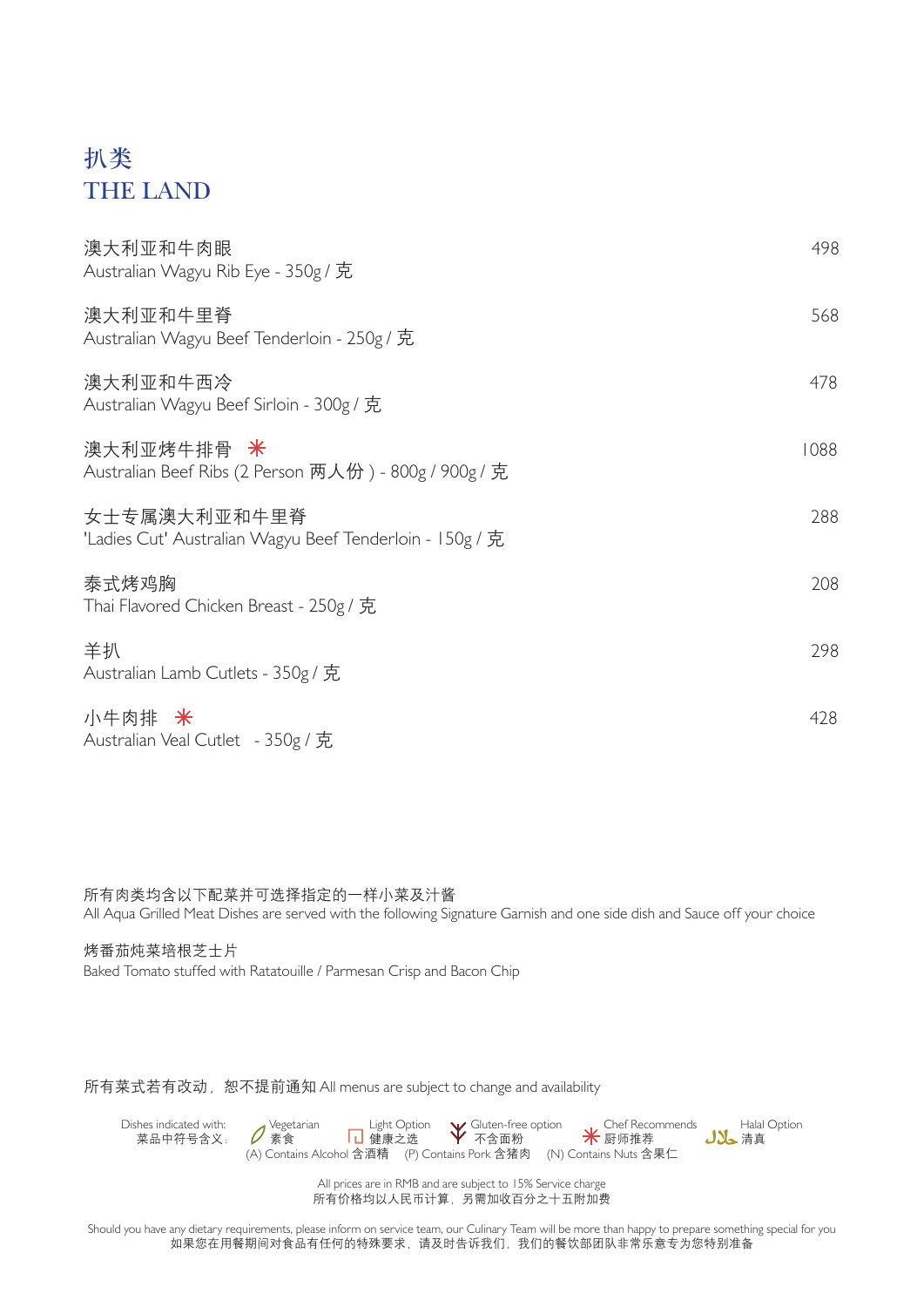## 牛扒烹饪 Beef Cooked Like

| 生牛排 Rare        | $45^\circ - 50^\circ$   | 中间是鲜红的,外部显粉红色<br>center is bright red, pinkish toward<br>the exterior portion       |
|-----------------|-------------------------|-------------------------------------------------------------------------------------|
| 三分熟 Medium Rare | $55^\circ$ - $60^\circ$ | 中间是全粉的,外部显微褐色<br>center is very pink, slightly brown<br>toward the exterior portion |
| 五分熟 Medium      | $60^\circ$ - $65^\circ$ | 中间是淡粉色的,外侧部分是棕色<br>center is light pink, outer portion is brown                     |
| 七分熟 Medium Well | $65^\circ$ - $70^\circ$ | 不带粉色<br>not pink                                                                    |
| 全熟 Well Done    | $70^{\circ}$            | 整个牛排是均匀褐<br>steak is uniformly brown throughout                                     |

额外的配菜 For Additional Side Dish 58

额外的汁酱 For Additional Sauce 38

所有菜式若有改动, 恕不提前通知 All menus are subject to change and availability



All prices are in RMB and are subject to 15% Service charge 所有价格均以人民币计算,另需加收百分之十五附加费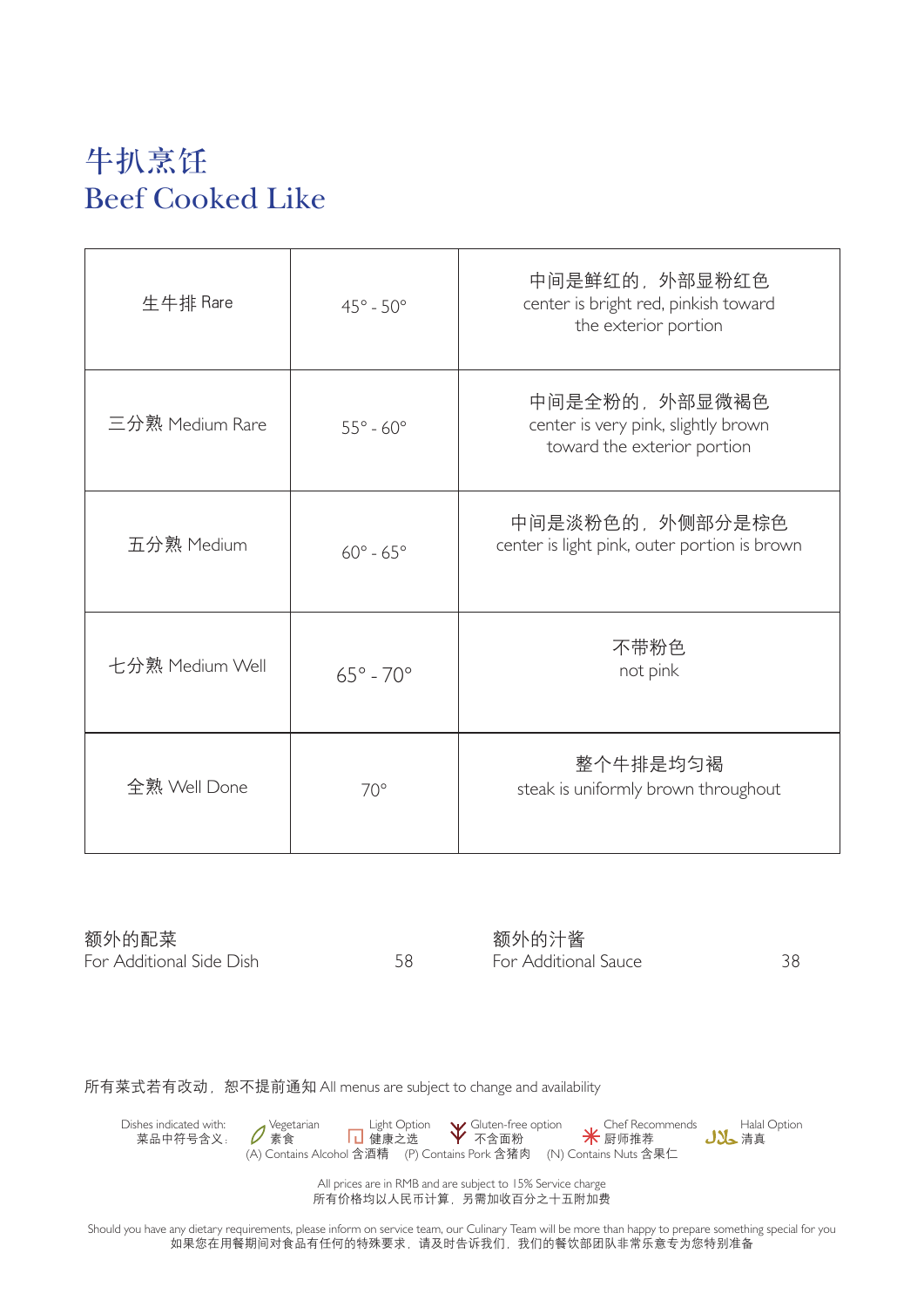### 配菜 **SIDES**

绿色小炒 Green Wok 西兰花 / 芦笋 / 蜜豆 / 芥兰 Broccoli / Asparagus / Sweet Peas / Kalian

炒海南四角豆 Sauteed Hainan Four Angle Beans 蒜茸 / 洋葱 Garlic / Onions

脆炸薯条 Crunchy Fries 海盐 / 法香 Rock Salt / Parsley

松露土豆泥 Truffle Mashed Potato 土豆泥 / 黄油 / 淡奶油 / 松露 Potatoes / Butter / Cream / Chives / Truffle

茄汁通心粉 Penne With Tomato Sauce 鱿鱼 / 带子 / 洋葱 / 番茄 / 西兰花 Squid / Scallops / Onions / Tomatoes / Broccoli

海鲜炒河粉(N) Stir-Fried Egg Noodles (N) 虾仁 / 洋葱 / 银牙 Prawns / Onions / Beans Sprouts

### 汁酱 SAUCES

肉类汁酱 Land Sauce

黄油蛋黄酱 Béarnaise

蘑菇汁 Wild Mushrooms

烧烤汁 Barbecue Sauce

黑椒汁 Hainan Black Pepper Sauce

海鲜汁酱 Seafood Sauce

荷兰汁 Hollandaise

三亚沙沙 Sanya Salsa

香草黄油 Lemon Herb Butter

所有菜式若有改动, 恕不提前通知 All menus are subject to change and availability



All prices are in RMB and are subject to 15% Service charge 所有价格均以人民币计算,另需加收百分之十五附加费